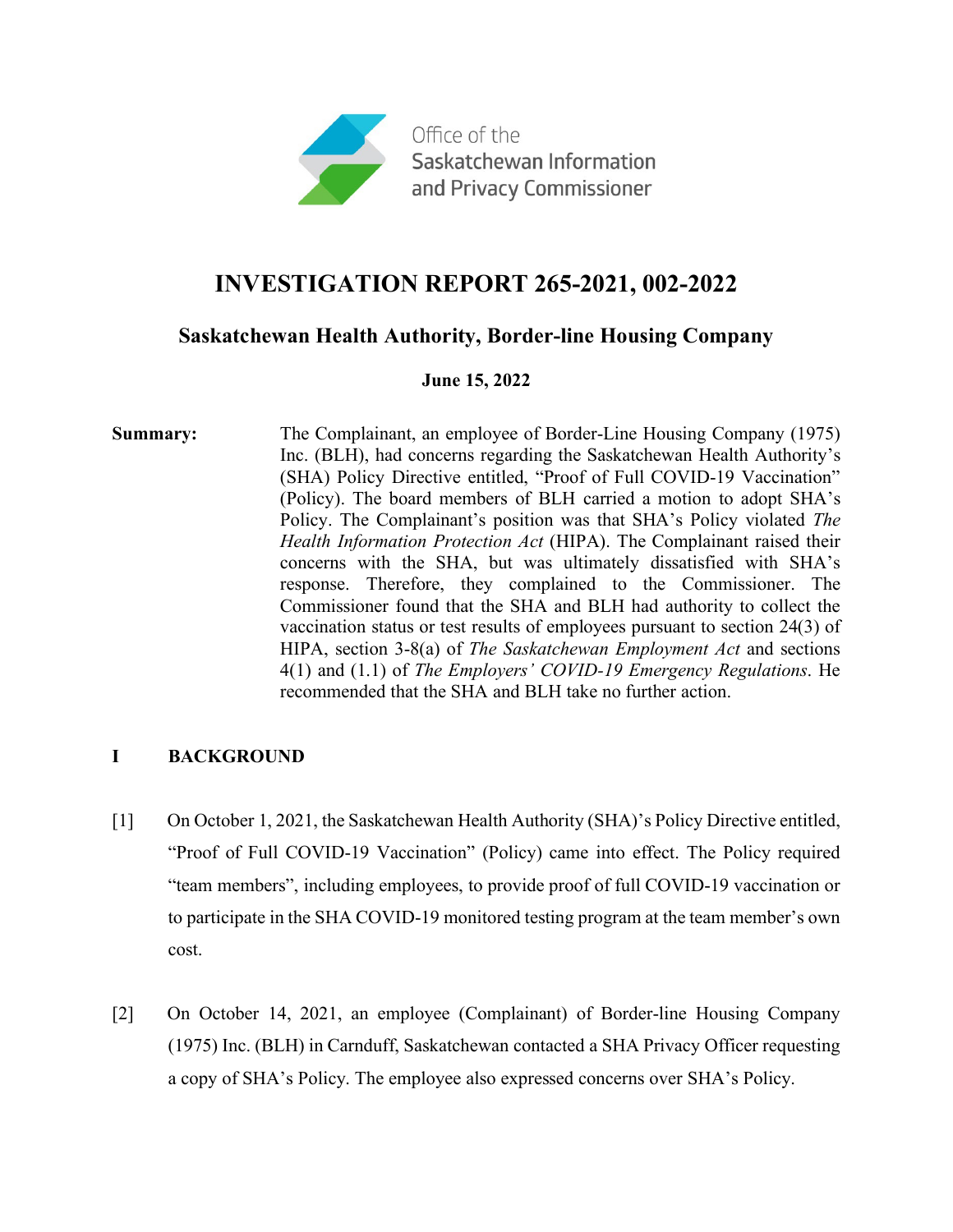[3] The SHA Privacy Officer provided a copy of the Policy and explained the following explanation to the Complainant:

> As an employer in Saskatchewan, the SHA is following the Saskatchewan Government legislation. Saskatchewan issued *[The Public Employers' COVID-19 Emergency](https://publications.saskatchewan.ca/#/products/114952)  [Regulations](https://publications.saskatchewan.ca/#/products/114952)* and *[The Employers' COVID-19 Emergency Regulations](https://publications.saskatchewan.ca/#/products/114953)* (both effective October 1, 2021). These are the 2 sources of legal authority for employers to require proof of vaccination or a negative test within 72 hours prior to your shift. This is not conducted under *The Health Information Protection Act* but through *The Public Health Act, 1994*.

No one is required to be vaccinated as they have the option to be tested.

Dr. Shahab issued the Public Health Order – [Proof of COVID-19 Vaccination or](https://www.saskatchewan.ca/government/health-care-administration-and-provider-resources/treatment-procedures-and-guidelines/emerging-public-health-issues/2019-novel-coronavirus/public-health-measures/public-health-orders)  [Negative Test and Public Health Order](https://www.saskatchewan.ca/government/health-care-administration-and-provider-resources/treatment-procedures-and-guidelines/emerging-public-health-issues/2019-novel-coronavirus/public-health-measures/public-health-orders) – [Mandatory Isolation and Face Covering](https://www.saskatchewan.ca/government/health-care-administration-and-provider-resources/treatment-procedures-and-guidelines/emerging-public-health-issues/2019-novel-coronavirus/public-health-measures/public-health-orders) (both dated September 30, 2021).

[4] The Complainant then submitted the following complaint to the SHA:

This is my formal written Complaint to SHA Privacy Department in regards to SHA's Employee Vaccine Mandate.

It is my understanding that the Vaccine mandate policy brought forth by SHA, under the "legal authority" of the Saskatchewan Public Health Vaccine Passport Emergency Order, violates the Saskatchewan Protection of Privacy Act [sic] and HIPPA [sic].

This mandate will put me in a position to be discriminated against, and harassed [sic], intimidated and coerced, and my human and civil rights violated by managers and fellow employees, as well as members of the public, solely based on my private medical information.

Under the Saskatchewan Privacy Act [sic], I am protected from mandates and policies that threaten, intimidate or coerce me into disclosing my private health and medical information. Saskatchewan Law and Human Rights legislation supercedes and nullifies any and all policies that violate my privacy rights, and human rights.

Can SHA Privacy department please provide me with documentation under HIPPA [sic], the Saskatchewan Protection of Privacy Act [sic], Saskatchewan Department of Labor and Labor Laws, and UNESCO'S Declaration of Bioethics and Human Rights, that authorizes SHA to make threats of disciplinary action including termination, for failure to submit to vaccine mandates, and unlawful demands to disclose private health and medical information?

I am requesting a formal review and investigation into these unlawful policies being enforced upon me, against my conscience, against my will, and better judgment.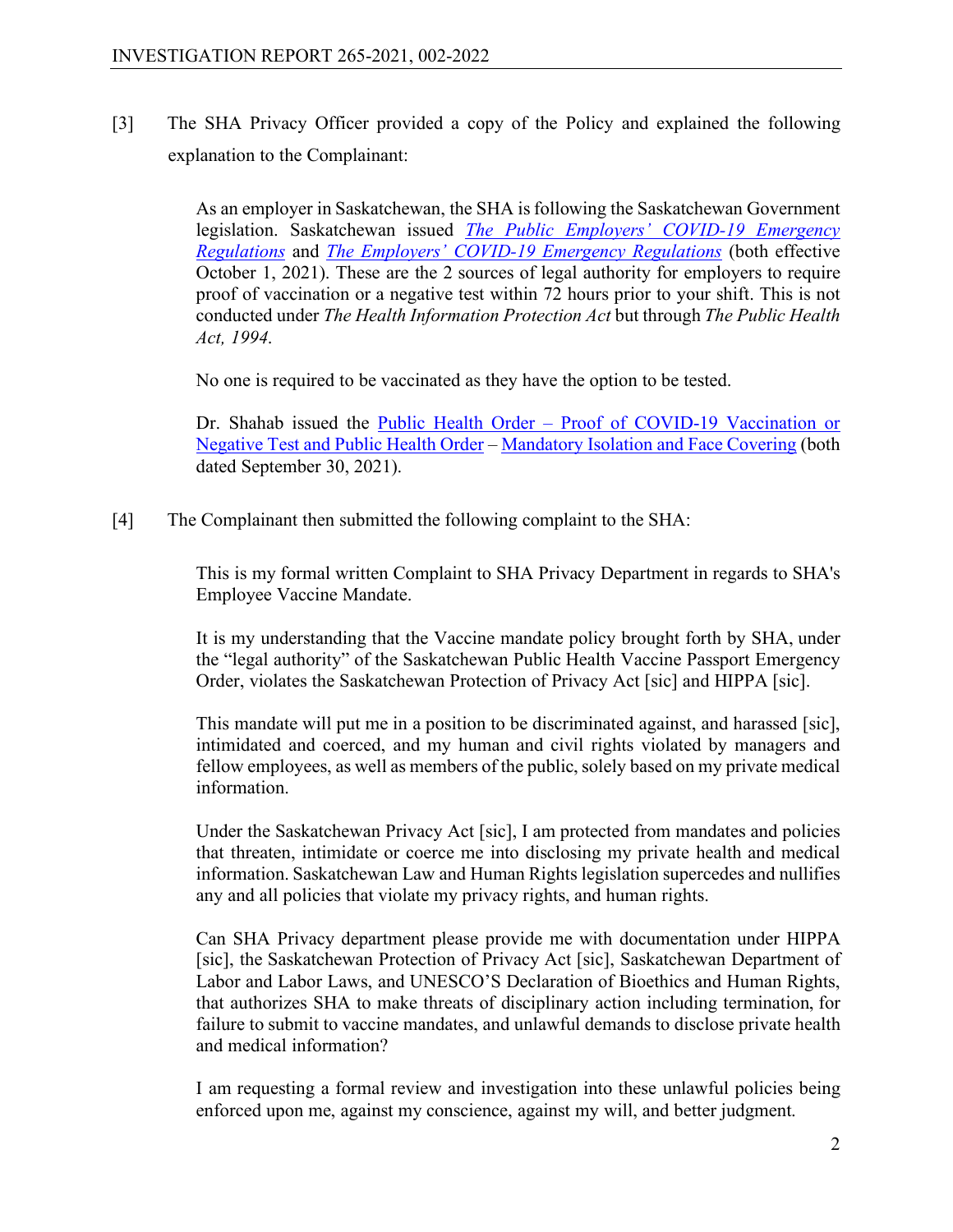[5] On October 20, 2021, the SHA responded as follows:

…

As an employer in Saskatchewan, the SHA is required to adhere to *The Saskatchewan Employment Act* and is following *[The Employers' COVID-19 Emergency Regulations](https://publications.saskatchewan.ca/#/products/114953)* (effective October 1, 2021). *The Saskatchewan Employment Act* requires the SHA to ensure the health, safety and welfare of its team members to the extent reasonably possible. *[The Employers' COVID-19 Emergency Regulations](https://publications.saskatchewan.ca/#/products/114953)* provides legal authority for the SHA to require proof of vaccination or a negative test at least every seven days before being allowed into the workplace.

No one is required to be vaccinated or to provide proof of vaccination as the Policy Directive provides the option to be tested as described in *The Employers' COVID-19 Emergency Regulations*.

The SHA will be securely storing the information related to you as a team member. Access to identifiable information will be established on a need to know basis only for the purposes of administering and enforcing the policy directive.

Concerns related to Human Rights violations regarding COVID19 mandates are dealt with by the Saskatchewan Human Rights Commission as identified at <https://saskatchewanhumanrights.ca/education-resources/covid-19-and-human-rights/>

- [6] The Complainant continued to exchange emails with the SHA Privacy Officer, but was ultimately dissatisfied with the SHA's response.
- [7] On October 20, 2021, the Complainant requested that my office undertake an investigation into the matter.
- [8] On October 25, 2021, my office notified the SHA and the Complainant that my office would be undertaking an investigation.
- [9] I should also note that on November 3, 2021, the board members of BLH held a meeting in which they carried a motion to adopt SHA's Policy. Since the Complainant is an employee of BLH, my office also notified BLH of its investigation on January 6, 2022.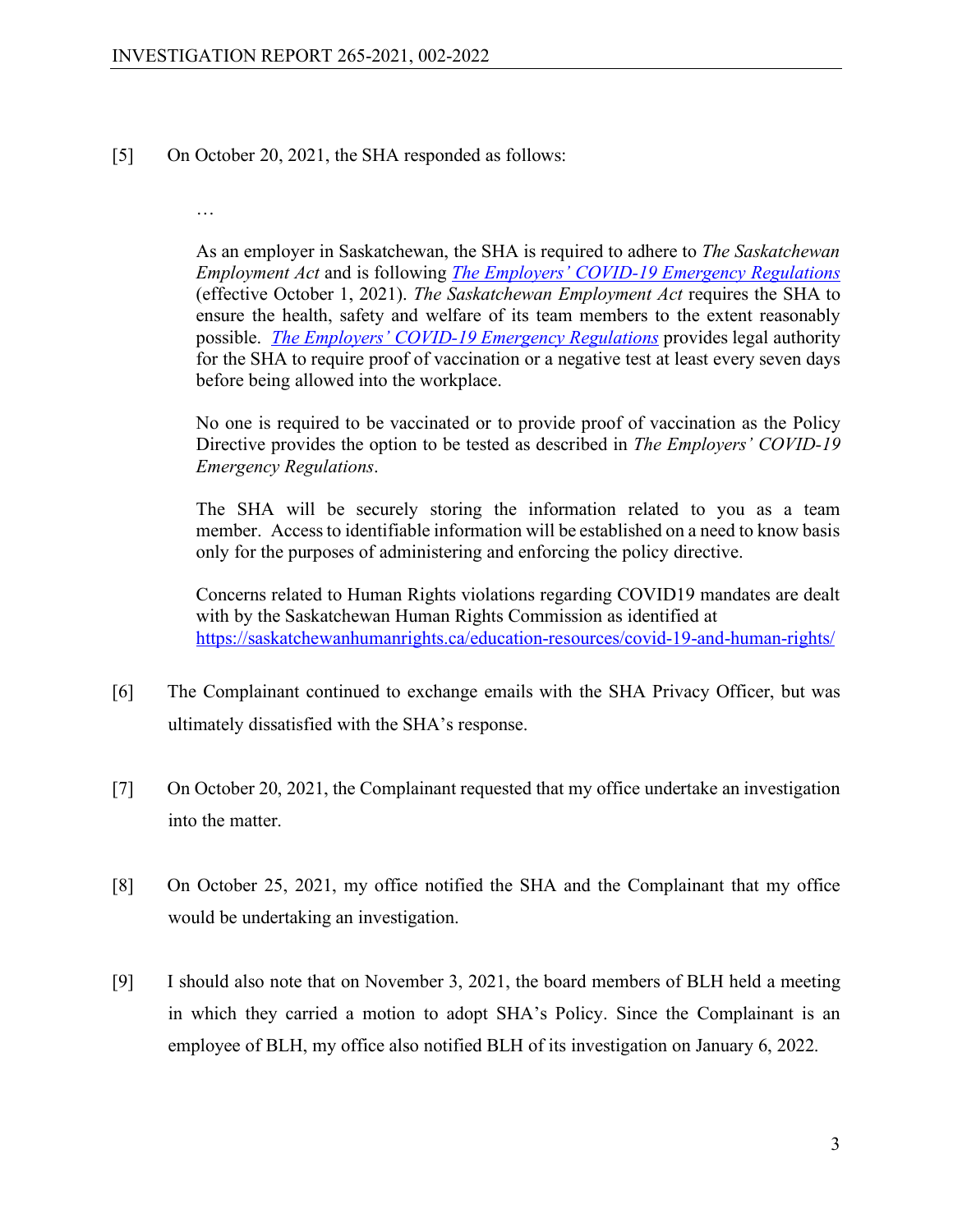#### **II DISCUSSION OF THE ISSUES**

#### **1. Is HIPA engaged?**

- [10] *The Health Information Protection Act* (HIPA) is engaged when three elements are present: (1) personal health information, (2), a trustee, (3) the personal health information is in the custody or control of the trustee. If HIPA is engaged, then my office is able to determine if a privacy breach has occurred under HIPA. A privacy breach occurs when personal health information has been collected, used, and/or disclosed without authority under HIPA.
- [11] First, the personal health information is defined by section 2(m) of HIPA, which provides:

**2** In this Act:

... (m) **"personal health information"** means, with respect to an individual, whether living or deceased:

(i) information with respect to the physical or mental health of the individual;

- [12] I find that a person's vaccination status or the results of tests for COVID-19 would qualify as "personal health information" as defined by section 2(m)(i) of HIPA.
- [13] Second, "trustee" is defined by section  $2(t)(ii)$  of HIPA as follows:

**2** In this Act:

... (t) **"trustee"** means any of the following that have custody or control of personal health information:

... (ii) the provincial health authority or a health care organization;

[14] The SHA qualifies as the "provincial health authority" as defined by section 1-2 of *The Provincial Health Authority Act*. Further, BLH qualifies as a "health care organization" as defined by section 1-2 of *The Provincial Health Authority Act* and Table 3 of the Appendix of *The Provincial Health Authority Administration Regulations*. Therefore, I find that both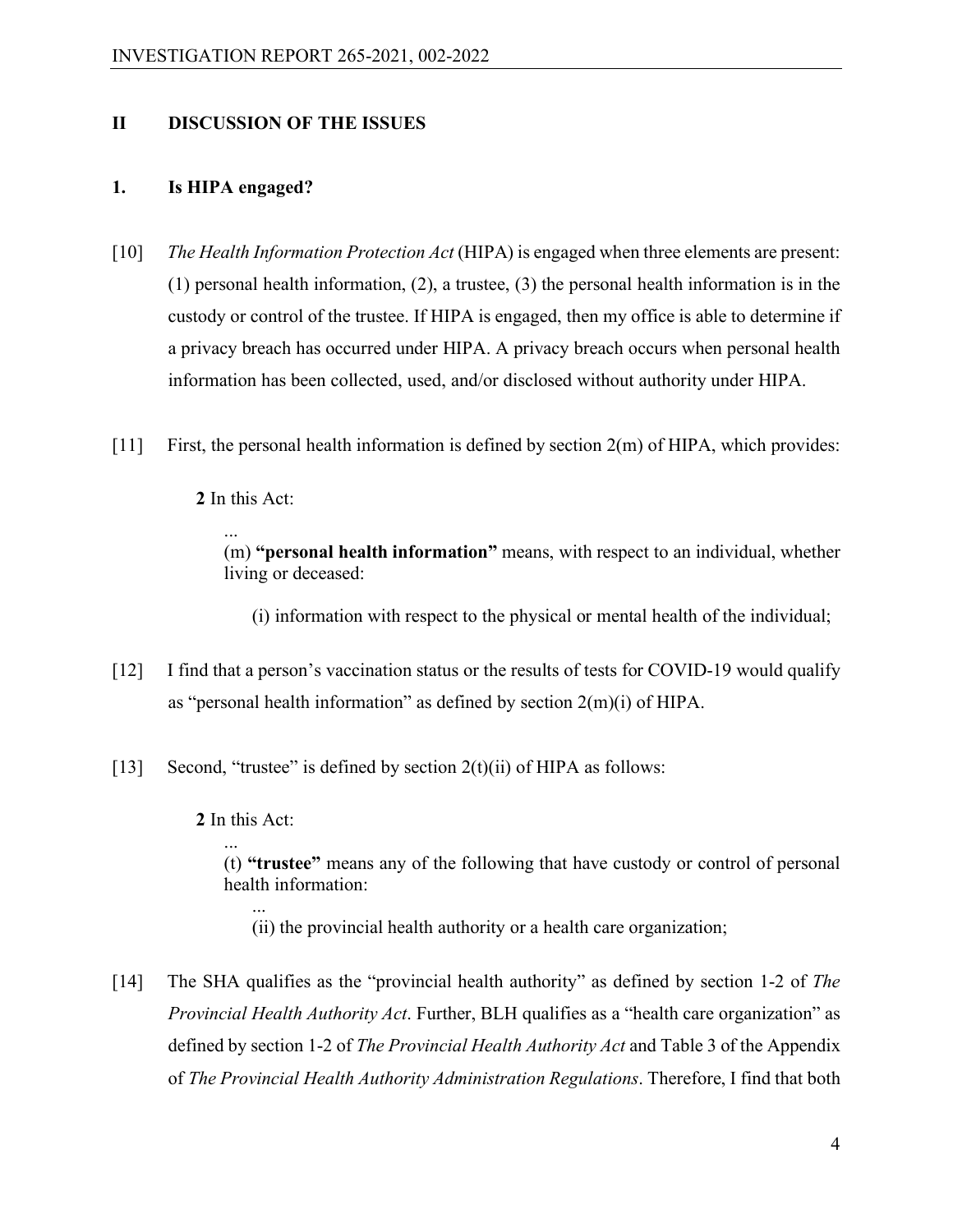the SHA and BLH qualify as trustees as defined by section  $2(t)(ii)$  of HIPA. Since the Complainant is an employee of BLH, my primary focus is on BLH.

- [15] Third, I must determine if the personal health information is in the custody or control of BLH.
- [16] The Complainant's concern is whether the SHA's Policy "violates" HIPA. There is no evidence that either the SHA and/or BLH obtained the Complainant's vaccination status or results of tests for COVID-19. As such, I find that the Complainant's personal health information at issue is *not* in the custody or control of the SHA or BLH.
- [17] However, since BLH was engaged in the practice of collecting personal health information in accordance with the Policy, I find that HIPA is engaged.

## **2. Did the SHA and BLH have authority under HIPA to collect the vaccination status or test results of employees?**

- [18] I note the Complainant's position that SHA's policy "violates" HIPA. Therefore, I will analyze whether HIPA provided authority for the SHA and BLH to collect the vaccination status or test results of employees.
- $[19]$  I have found that a person's vaccination status or the results of tests for COVID-19 qualifies as "personal health information" as defined by section  $2(m)(i)$  of HIPA.
- [20] Section 24(3) of HIPA provides:

**24**(3) **Nothing in this Act** prohibits the collection of personal health information where that collection is authorized by another Act or by a regulation made pursuant to another Act.

[Emphasis added]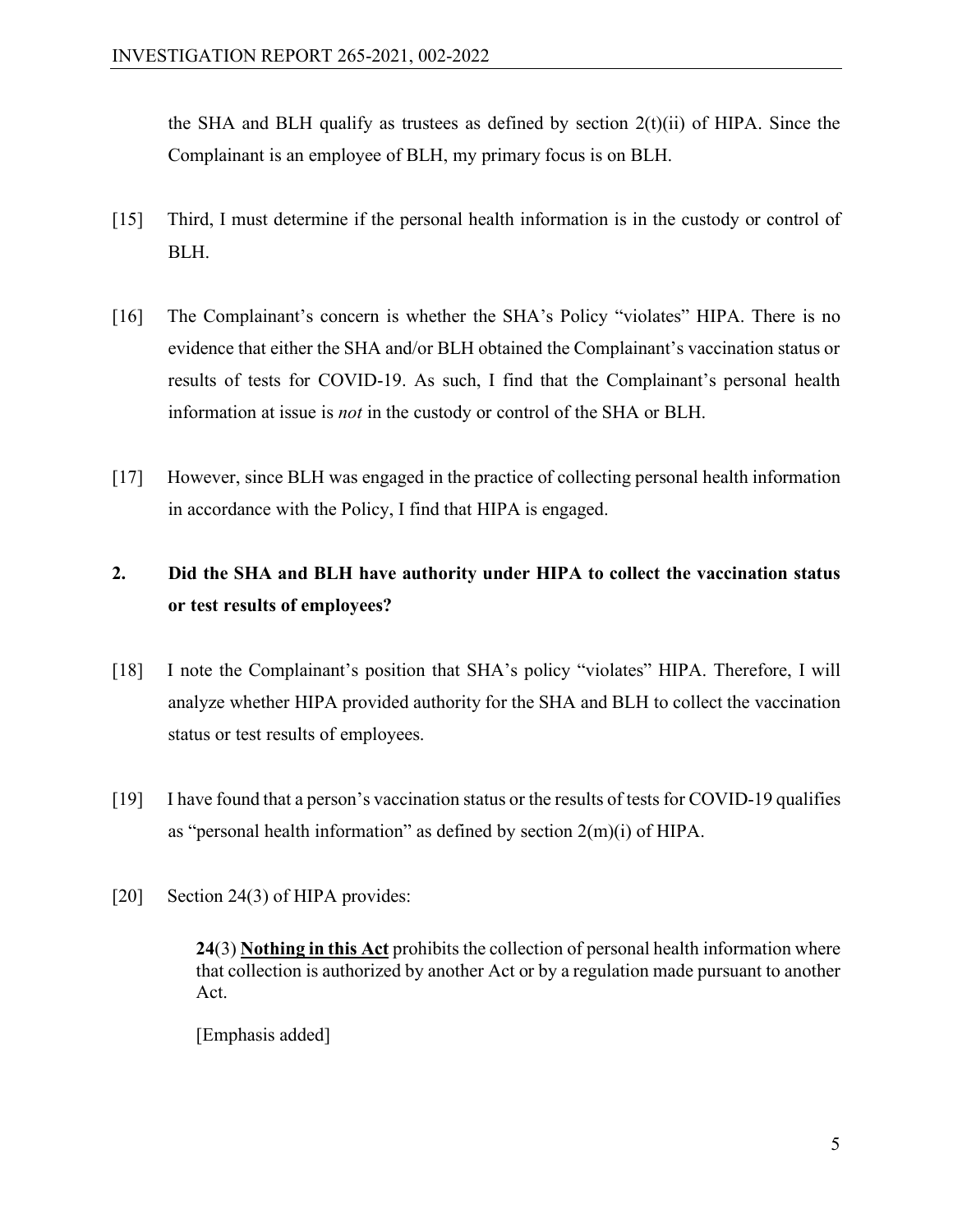[21] Based on section 24(3) of HIPA, I need to determine if there was another Act or regulation that authorized the collection of employees' personal health information. Section 3-8(a) of *The Saskatchewan Employment Act* provides:

**3‑8** Every employer shall:

(a) ensure, insofar as is reasonably practicable, the health, safety and welfare at work of all of the employer's workers;

[22] *The Employers' COVID-19 Emergency Regulations* (Emergency Regulations) came into effect on October 1, 2021, which applied to employers who were not a "public employer", pursuant to sections 2(2) and 3 of the Emergency Regulations:

> **2**(2) For the purposes of the definition of "public employer" in subsection (1), public employer does not include the following:

(a) the provincial health authority, an affiliate, a health care organization or the cancer agency as those terms are defined in *The Provincial Health Authority Act*, except eHealth Saskatchewan; …

**3** These regulations do not apply to a public employer.

[23] Sections 4(1) and (1.1) of the Emergency Regulations provided:

**4**(1) On and after October 1, 2021, an employer may, for the purposes of clause 3-8(a) of the Act, require all of its workers to comply with one of the following:

 $(a)$  to:

(i) be fully-vaccinated; and

(ii) if requested by the employer, provide satisfactory evidence to the employer in relation to the worker's vaccinations;

(b) to provide a valid negative COVID-19 test result to the employer at least every 7 days.

(1.1) If an employer requires its workers to comply with one of the requirements set out in subsection (1), the employer shall give each worker the option to comply with either clause  $(1)(a)$  or  $(b)$ , but the worker must comply with at least one of those requirements within the period specified by the employer.